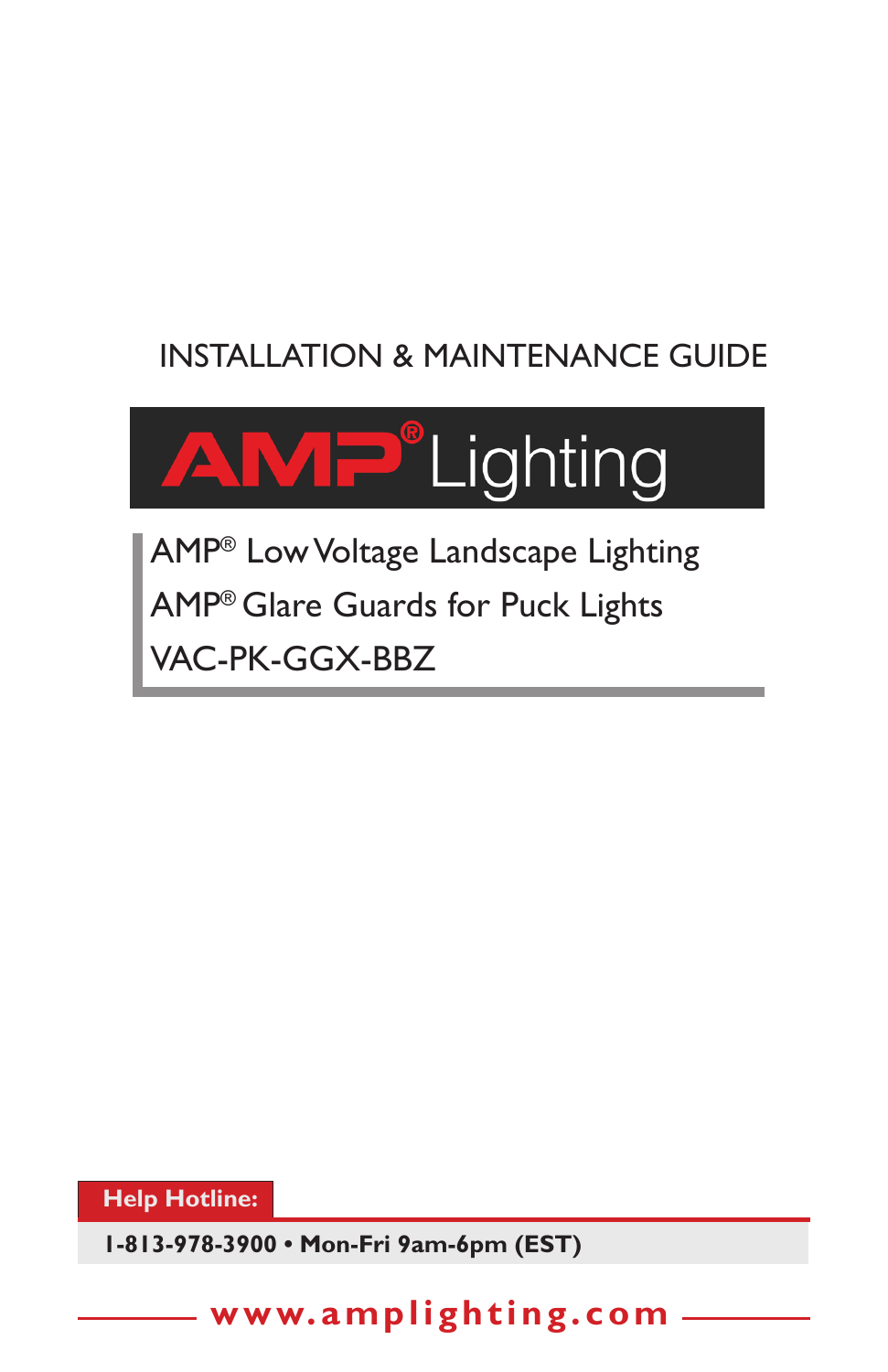### INSTALLATION & MAINTENANCE GUIDE



**B** AMP<sup>®</sup> Glare Guards for Puck Lights VAC-PK-GGX-BBZ

C. (1) Filter

#### Package Contents

- A. (1) Glare Guard
- B. (1) Allen Key

Product Dimensions



Glare Guard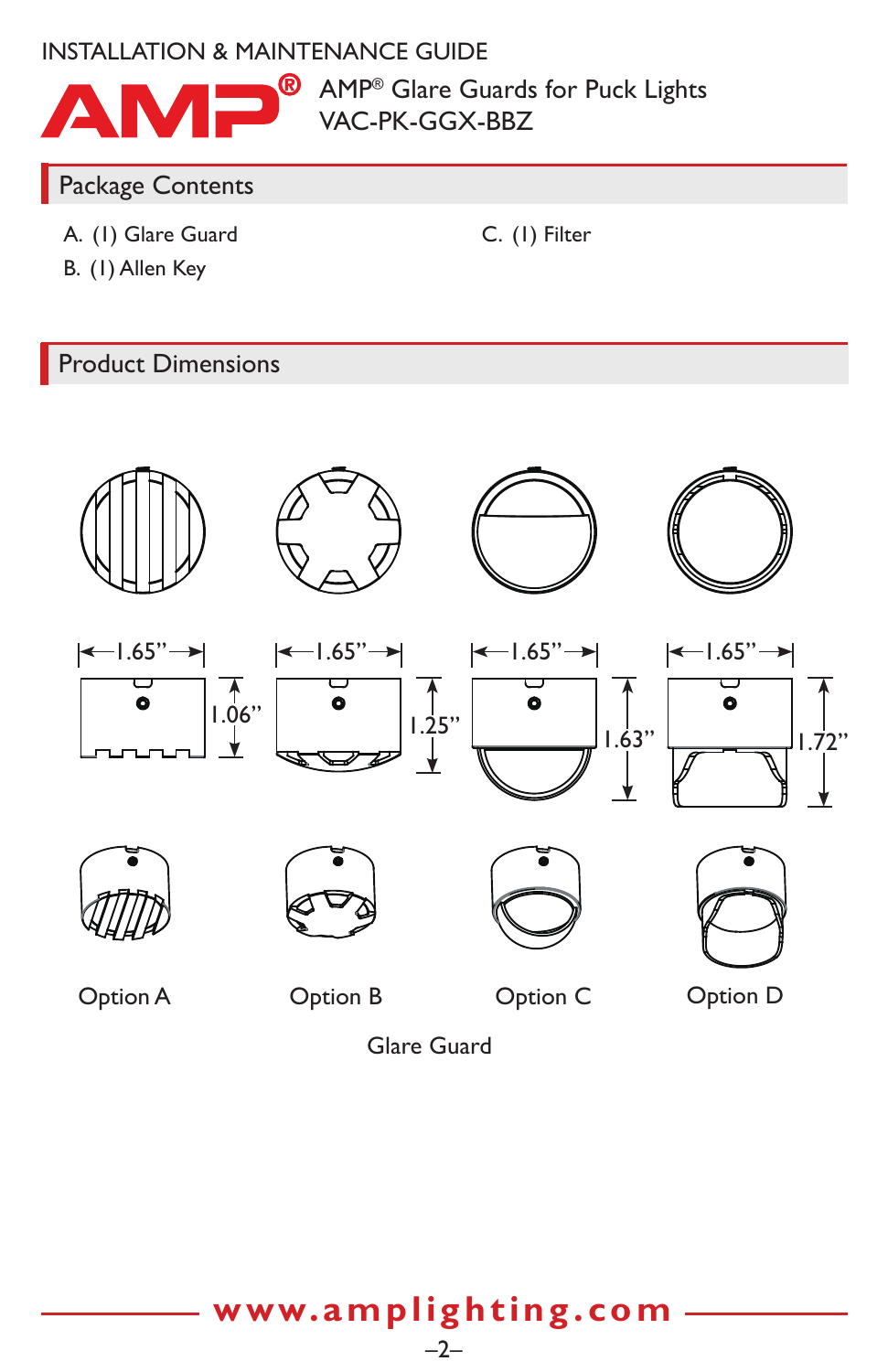## **1** Install Glare Guard



NOTE: Filter can be placed inside the glare guard to reduce light output.